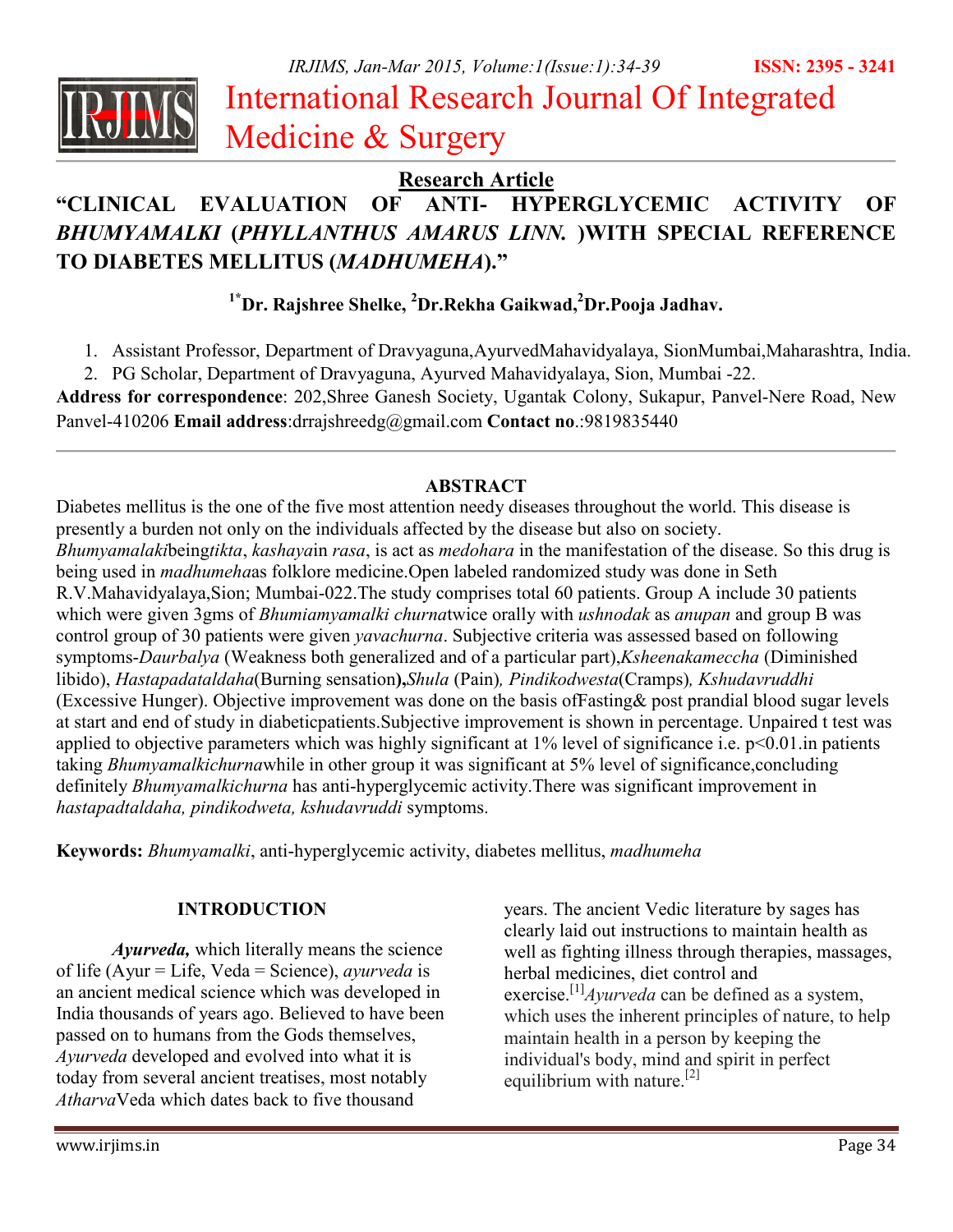Rajshree Shelke et al. Clinical Evaluation Of Anti-Hyperglycemin Activity Of Bhumyamalki (Phyllanthus Amarus Linn.) With Special Reference To Diabetes Mellitus (Madhumeha).

 D.M. is the most common metabolic disorder encountered in clinical practice. India has more diabetics than any other country in the world. The disease affects more than 62 million Indians, which is more than 7.1% of India's Adult Population. An estimate shows that nearly 1 million Indians die due toDiabetesevery year.[3] The high incidence is attributed to a combination of genetic susceptibility plus adoption of a high-calorie, lowactivity lifestyle by India's growing middle class.<sup>[4]</sup> It is strongly linked to obesity. It is characterized by abnormal carbohydrate and lipid hemostasis, leading to evasion in plasma glucose or hyperglycaemia&abnormality of serum lipids, or dyslipidemia.[5] Control of *madhumeha* and its complications pays excellent dividends health and increases the expectancy of life. So a humble clinical trial is being made with an indigenous drug.

 "*Bhumyamalki*" is used in *madhumeha*. [6] "*Bhumyamalki*" is already said to be effective *pramehagna*, besides its properties *Deepan* and *pachan* and *pita shamaka*properties,"*Bhumyamalki*" being *Tikta,kashya* in *rasa*, is *medohara* and *kaphahara*.Since*meda*and*kapha* are the predisposing factors in the manifestation of the disease.And also this drug is bitter and astringent in taste; it may act on gastrointestinal mucosa and perhaps on metabolism of the carbohydrate as well.<sup>[7,8]</sup>.

# **MATERIALS AND METHODS**

**Selection of cases-**There was random selection of patient fromopd and ipd of Sheth R. V. Ayurvedic Hospital, Sion; Mumbai, India. Known cases of *madhumeha* were taken.

#### **Type of study**

Parallel group,openlabeledrandomized study.

#### **Study design**

**Total no. Of cases**: - 60

Patients will be divided into '2' groups as follows:- Group A – 30 patients –*Bhumyamalkichurna (total 6gms twice a day)* Group  $B - 30$  patients – Control group (*yavachurna*) (total 6gms twice a day)

#### **Duration of study:** 30 days

#### **Inclusion criteria:[9]**

Either sex Age between 30 years to 65 years Blood sugar-fasting  $> 126$  and  $=200$  mg/dl or PP  $>$ 200 mg/dl and  $\leq$  350 mg/dl Recently diagnosed < 6 month cases of Type-2 Diabetes mellitus not taking any anti Diabetic drug.

# **Exclusion criteria:[9]**

1. Age below 30 and above 65 years 2. Blood sugar – fasting  $=< 126$  and  $>$  than 200 mg/dl or  $PP = < 200$  mg/dl  $>350$  mg/dl 3. Malignant and accelerated hypertensive 4. CVS disorder (CAD) 5.Pregnant woman and planning to be pregnant within six months. 6. Lactating mother 7. Secondary Diabetes mellitus 8. Patient undergoing regular treatment for Diabetes or any other severe illness 9.CNS disorder e.g. encephalopathy

#### **Study center:**Ayurved Hospital, Sion,Mumbai- 22.

**Drug source:***Panchangchurna*of *Bhumyamalki* (*Phyllanthusamarus Linn.*)

#### **Mode of administration:** Oral

#### **Formulation:** *churna*

**Dosage:**3gms. (Total 6 gms) *Kal***:***Vyaan* and *Apankal* 

*Anupana*: *Koshnodak* (Lukewarm water)

**Follow-up:** Clinical follow-up was advised every 07 days for the duration of 30 days.

#### **STATISTICAL ANALYSIS:**

The **UnpairedT- Test**was applied to objective criteria. Also subjective improvement is shown in Percentage relief.<sup>[10]</sup>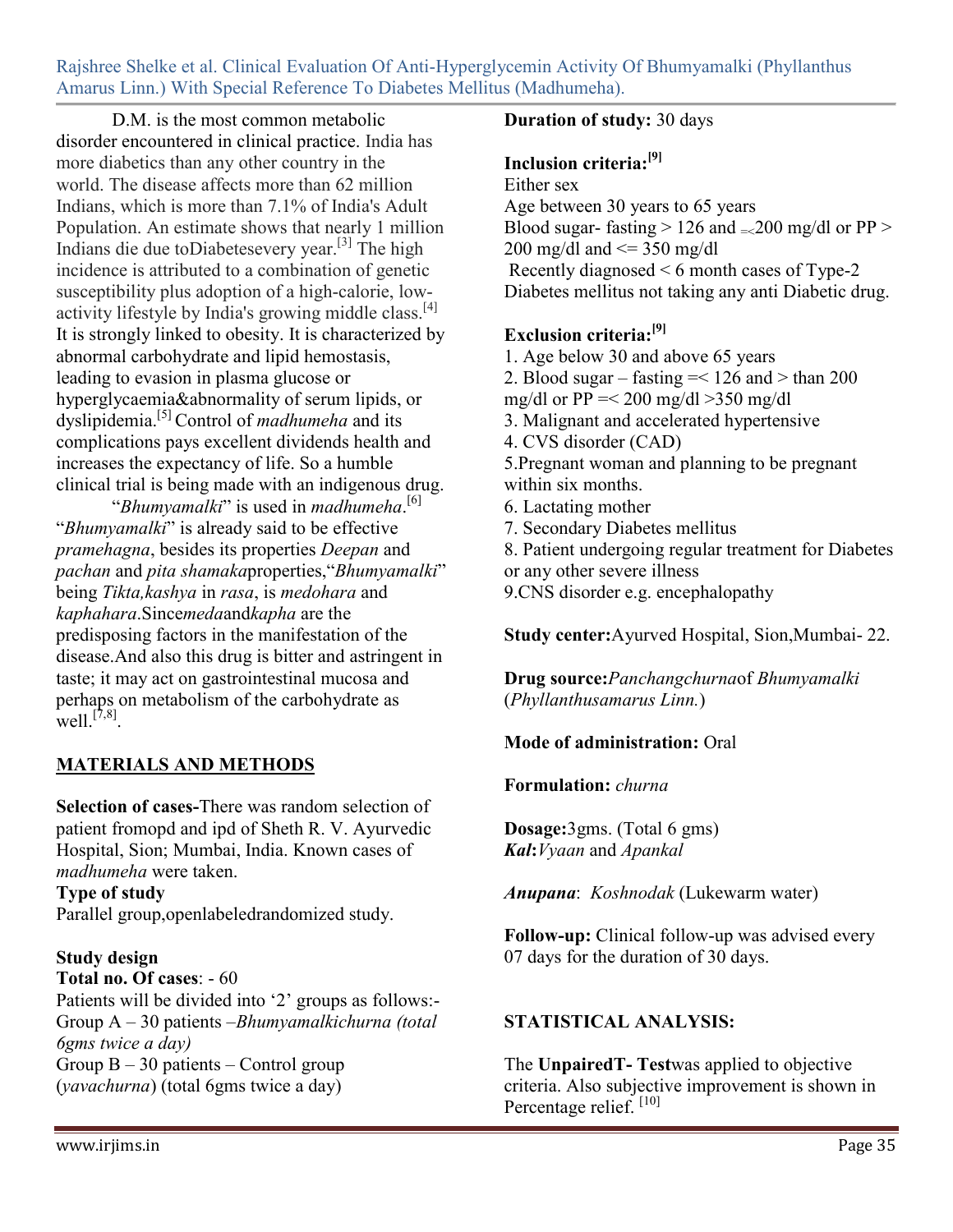#### **Assessment of Efficacy: Subjective improvement:[11]**

General & systemic examination of patients at every 7 days Judged by weekly assessment in the reduction of following symptoms in patients: *Daurbalya*(Weakness both generalized and of a particular part)

*Kshinakameccha*(Diminished libido) *Hasta talapadadaha*(Burning sensation**)** *Shula*(Pain) *Pindikodveshtana*(Cramps)

*Kshudhavruddhi*(Excessive Hunger)

#### **2. Objective improvement:**

1. Fasting & post prandial blood sugar levels at start and end of study in diabetic patients.

# **Gradation of symptoms**

#### **1.** *Daurbalya***(Weakness both generalized and of a particular part)-**

Grade 0: Routine activity without feeling weakness Grade 1: Weakness is experienced during routine activity

Grade 2: Routine activity of patient is disturbed due to weakness but the patient is not bed ridden

Grade 3: Patients become bedridden or even has to be hospitalized

# *Kshinakameccha* **(Diminished libido)-**

Grade 0: Normal sexual performance Grade 1: Decreased frequency with normal

performance Grade 2: Decreased frequency with inefficient

performance

Grade 3: No stimulation to sexual stimulus

#### *Hasta talapadadaha***(Burning sensation)-**

Grade 0: No burning sensation of the peripheries Grade 1: Burning sensations that is not continuous and does not disturb the routine activity of the patients.

Grade 2: Continuous burning sensation of the peripheries not disturbing normal activity. Grade 3:Severe burning sensation of the peripheries disturbing normal activity.

#### *Shula* **(Pain)-**

Grade 0: No pain in the routine activity Grade 1: Pain in the limb/joint which does not disturb routine activity Grade 2: Continuous pain with slight limitation of movement and activity reduced remarkably. Grade 3: Continuous pain in resting phase also.

#### *Pindikodveshatana* **(Cramps)-**

Grade 0: No cramps while walking Grade 1: Patients experiences cramps after walking for about 1 km Grade 2: Patients experiences cramps after walking for about ½km Grade 3: Patients experiences cramps after walking for about  $\frac{1}{4}$  km

# *Kshudhavridhhi***(Excessive Hunger**)-

Grade 0-Hunger during meal times Grade 1-Severe hunger between two meal times Grade 2-Having hunger pangs frequently between meals Grade 3- Hunger pangs immediately after meals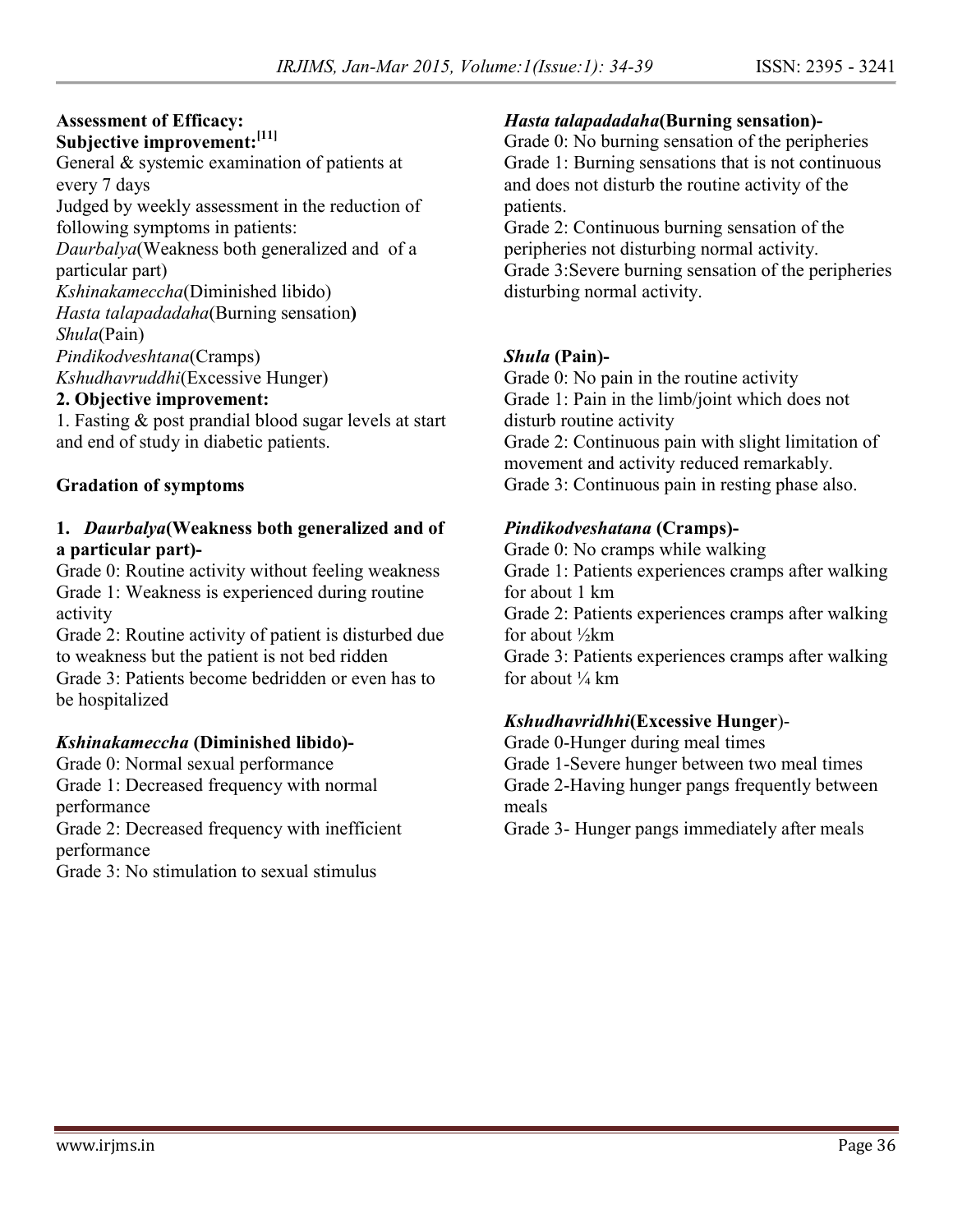# RESULTS

| <b>SYMPTOMS</b>    | Group $A(\%)$ | Group $B(\%)$ |  |
|--------------------|---------------|---------------|--|
| Daurbalya          | 73.34         | 66.67         |  |
| Kshinakameccha     | 73.68         | 66.67         |  |
| Hasta talapadadaha | 72.23         | 73.50         |  |
| Shula              | 72.23         | 52.17         |  |
| Pindikodvestana    | 69.56         | 62.50         |  |
| Kshudhavrudhi      | 55.75         | 42.80         |  |

#### Symptomatic relief obtained within groups:

| BLOOD SUGAR LEVELS OF GROUP A and GROUP B |
|-------------------------------------------|
|                                           |

| S. No          | Interval     | Group A                  | Group B          | Group A                  | Group B                      |
|----------------|--------------|--------------------------|------------------|--------------------------|------------------------------|
|                |              | (Fasting)                | (Fasting)        | (Post                    | Post prandial)               |
|                |              |                          |                  | prandial)                |                              |
|                | Basal        | $113.3^{\text{*}}.12.26$ | $78.83^{+}$ 9.73 | $236.8^{\text{+}}.40.48$ | $130.2$ <sup>+</sup> $12.78$ |
|                |              | $SE = 2.23$              | $SE=1.77$        | $SE = 7.39$              | $SE = 2.334$                 |
| $\overline{2}$ | After 4 week | $105.2^{\text{+}}.10.49$ |                  | $225.4^{\text{*}}40.87$  |                              |
|                |              | $SE=1.91$                |                  | $SE = 7.46$              |                              |
|                |              | $P=0.063$                |                  | $P=0.7348$               |                              |
|                |              | (NS)                     |                  | (NS)                     |                              |
|                | Remarks      | significant              | <b>Not</b>       | significant              | <b>Not</b>                   |
|                |              |                          | significant      |                          | significant                  |

Out of 30 patients of group A females were 13 (43%), Males 17(57%).In group B females were 11(37%) males 19 (63%).Age distribution was divided into 6 groups in Group A& Group B into 2 age groups. In group A the data shows 1 patient (3%) belonged to the age group of 35-40yrs. 4 patients (13%) belonged to the age group of 41- 45yrs. 9 patients (31%) were belonged to the age group of 46-50yrs. 6 patients (20%) were belonged to the age group of 51-55yrs. 6 patients (20%) were belonged to the age group of 56-55yrs. 4 patients (13%) were belonged to the age group of 61-65 yrs.In group B 22 volunteers(73%) were belonged to the age group of 20-25yrs. 8 volunteers (27%) were belonged to the age group of 26-30 yrs.According dietary habits, In group A there was a maternal family of diabetes in 7 patients (21%)  $\&$ Paternal family history of 13 patients (43%). Total 20 patients (66.6%) out of 30 were having family history of diabetes.In group A there were 14

vegetarians (47%) and non-vegetarians were 16 (53%). In group B 17 vegetarians (53%) and 13 non-vegetarians (47%).According general activity, in group A 8 patients (27%) were doing heavy physical work. 13 patients (43%) were doing moderate physical work and 9 patients (30%) were sluggish in their activity. In group B 21 individuals (70%) were performing moderate physical work and 9 of 30 (30%) were sluggish in their activity. Subjective evaluation showed all the 30 patients of group A and group B. In group A, 73.34% showed decrease in *daurbalya,* 73.68% showed decrease in *kshinakameccha,* 72.23% showed decrease in *hasta talapadadaha*, 72.23% showed decrease in *shula*, 69.56% showed decrease in *pindikodvestana*, 55.75% showed decrease in *kshudhavrudhi*. While in group B, out of 30 patients, 66.67% showed decrease in *daurbalya*, 66.67% showed decrease in *kshinkameccha,* 73.50% showed decrease in *hasta talapadadaha*, 52.17% showed decrease in *shula,*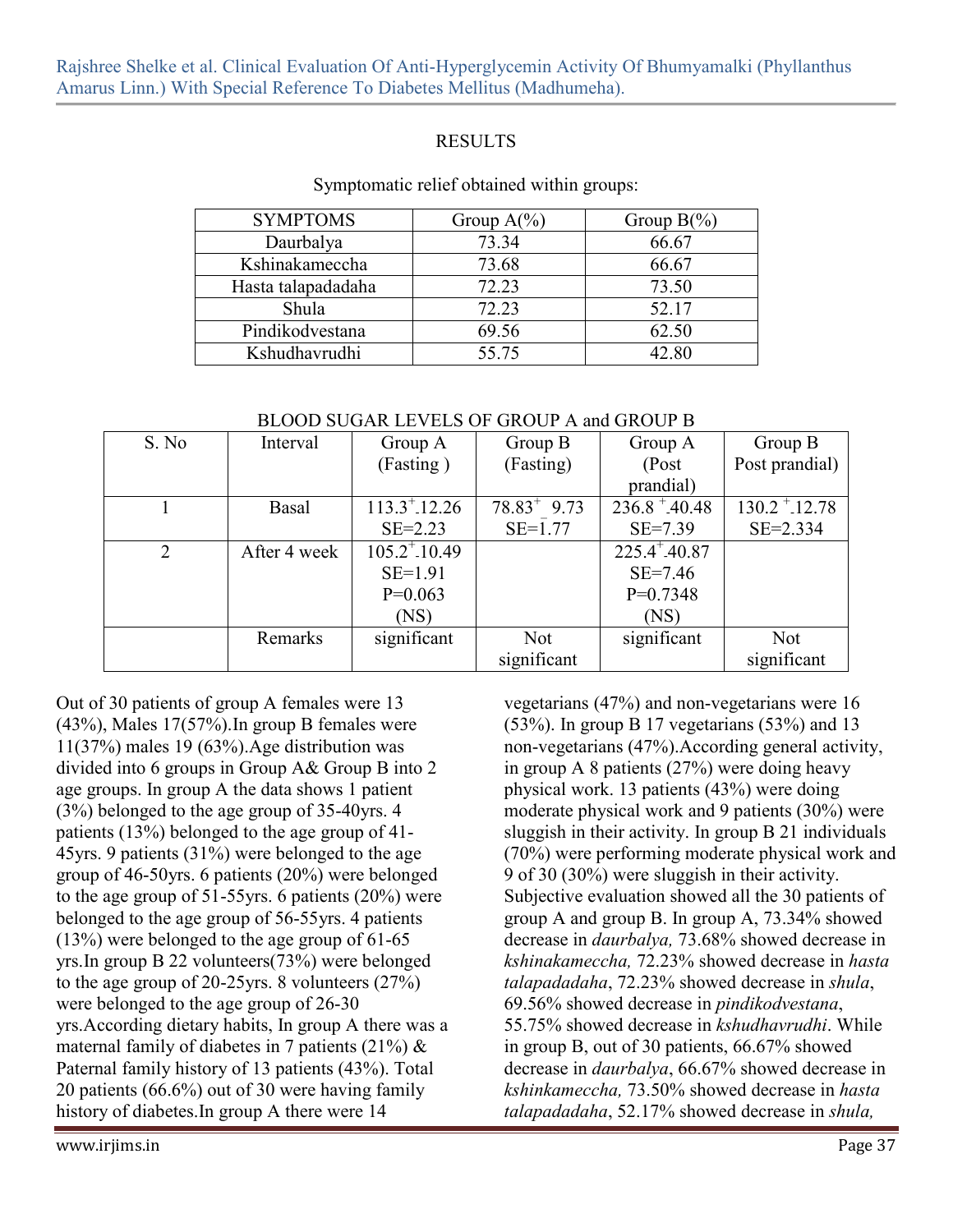62.50% showed decrease in *pindikodvestana,* 42.80% showed decrease in *kshudhavrudhi*.Thus patients of group A showed more symptomatic relief than patients group B. In objective evaluation the fasting and post prandial sugar of group A patients was reduced significantly; t value is at 1% level of significance i.e. p< 0.01. While fasting and post prandial sugar of group B patients was reduced less as compared to group A; t value at 5% level of significance i.e. p< 0.05.

#### **DISCUSSION**

*Bhumyamalki* has *tikta, kashaya* in *rasa.* Due to this it shows *medohara* properties. Also it acts on *dushyas*& show*kaphapittaharalakshana* in *madhumeha*.It has significant *deepan, pachankarma* on *mamsadhatu&medodhatu*. It acts as *rasayana* in *madhumeha.*

Its possible action mechanism is by antiinflammatory pathway Diabetes mellitus.Active principles of this drug are known hepatoprotective. Drug ingredient possesses a *Rasayana*property, pertaining specially *Yakrit*(liver) *pitta*, *raktavahasrotas*, thus restoring the lost strength and replenishing the damage. Drug acts mainly on '*pittajlakshan*' of the disease, suggesting developing the good module or studying design on *pittajprameha*.*Phyllanthusamarus* owe their blood glucose lowering properties to inhibition of glucose absorption and enhancement of glucose storage.

 There were no adverse effects found with *Bhumyamalkichurna*. Only 6 patients complained of *prabhutmutrata* for 8 to 9 times in a day. It suggests that *Bhumyamalki* is effective as antihyperglycemic*dravya* which increases patient's immunity & keeps them healthy. It is hoped that this efforts will provide a guideline for future researchers to plan their studies.

#### **CONCLUSION**

 At the end of the study it was noted that Group A i.e. patients who were taking *Bhumyamalkichurna*had good symptomatic relief, improvementin fasting and post prandial sugar. In group B i.e. control group in which patients taking *yavachurna*had less symptomatic relief than group

A.Also there is Remarkable symptomatic improvement was found in '*Daha*' and Good symptomatic relief in *hastapadadaha, kshudhavriddhi*. Thus can conclude that *Bhumyamalkichurna*has better reliefin of both subjective as well as objective parameters. Thus *Bhumyamalki*(*Phyllanthusamarus Linn.*) is effective in reducing blood sugar i.e. it shows significant hypoglycemic activity in diabetes mellitus (*madhumeha*) without any adverse effects on the body.

#### **ACKNOWLEDGEMENT**

 It is great honor for me to express my gratitude with profound respect to ShreeDhootpapeshwar Ltd. Mumbai forStandardization & Phytochemical Analysis of*Bhumyamalakichurna*samples.Blatter Herbarium.St.Xavier's college, Mumbai for identification of specimen of *Bhumyamalaki.* I am also thankful toAnchrom Lab. Mulund, Mumbai for HPTLC of*Bhumyamalakichurna* sample.Last but not least there is great contribution of Sheth R.V. *AyurvedRugnalaya*, Sion, Mumbai.

#### **REFERENCES**

Dr. Ganesh K.Garde , Sartha Vagbhat , Anmol prakashan , edition 2003, page no.5-6. A.K.Nadkarni,Indian Material Medica, popular prakashan PVT.LTD 1982 edition;vol.1-,page no.947. http://healthintelligence.drupalgardens.com/content/ prevalence-diabetes-world-2013. http://en.wikipedia.org/wiki/Epidemiology\_of\_diab etes\_mellitus. Michael Swish & Michael Glynn, Hutchison clinical method,  $22<sup>nd</sup>$ edition 2007, page no 280. Dr.K.C.Chunekar; Bhavprakasha Nighantu,Chaukhamba Bharti Acedamy, $8<sup>th</sup>$ edition, 1988, page no.460. Bapalala G. Vaidya, NighantuAdarsa Vol.2,ChaukhambaBharti Acedamy page, edition 2005, no. 427-428. Dr. A.P. Deshpande, Dravyaguna Vidnyan, Anmol prakashan, 2007 edition, page no.872-873.